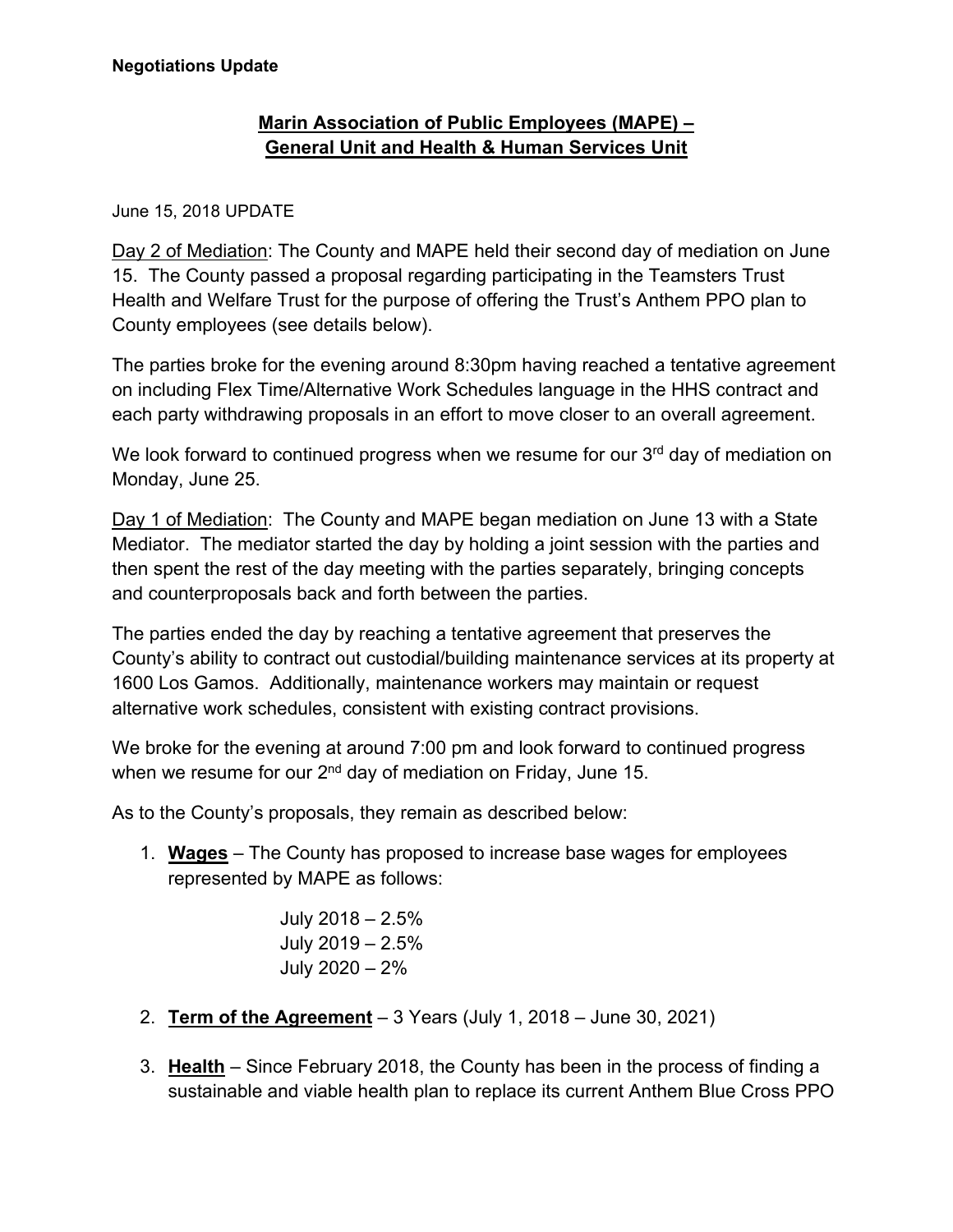medical plan, which has grown increasingly unaffordable in recent years. Western Health Advantage HMO appears to be a viable option to replace the existing Anthem PPO, based on the responses the County received to its Health Care Request For Proposal ("Health RFP").

Teamsters Local 856 would also like the County to join its trust for the purpose of offering the Trust's Anthem PPO plan to County employees.

In response to the Teamsters, the County has proposed that for the term of July 1, 2018 through June 30, 2021 Agreement, the County would participate in the Teamsters Local Union No. 856 Health and Welfare Trust ("Teamsters Trust") for the sole purpose of offering to its employees the Teamsters Trust's Anthem Preferred Provider Organization plan ("Anthem PPO" or "Teamsters Plan"). The County's participation will be effective the plan year beginning January 1, 2019 and is conditioned upon the County and the Teamsters Trust entering into a contract no later than August 17, 2018, for participation in the Anthem PPO, which shall be accomplished through reasonable, good-faith negotiation.

The County's continued participation in the Teamsters Plan would be subject to a review of future renewal rates: Upon the County's receipt of the renewals for its health plans for subsequent plan years (e.g., the Teamsters Trust Anthem PPO Plan ("Teamsters Plan"), Kaiser Permanente ("KP"), and Western Health Advantage ("WHA"))<sup>1</sup>, if the Teamsters Plan's required renewal premium rates exceed each of the competing carriers (e.g., KP and WHA) renewal rates by more than 10.0%, the Teamsters Plan will be automatically discontinued as an offering to all County of Marin participants as of January 1<sup>st</sup> of the immediately following calendar year.

- 4. **Fringe Benefits** The County will adjust its health insurance contribution by 3- 5% for the employee + 1 and employee + family levels when the premium increase to the County's Kaiser S plan (or the County's lowest cost HMO at the time) is at least 3%.
- 5. **Cash Back** The County has proposed to gradually reduce all forms of cash back of unused fringe benefit monies for employees who receive County health benefits over the life of the new labor agreement as follows:

Effective July 1, 2018 – cap of \$100 per pay period

  $1$  These plans are named for comparison purposes only. Should the County offer health plans that differ from the ones listed, the 10% figure will be based upon the rates of the health plans the County intends to offer. Naming of the plans is illustrative only of the current make-up of the County health plans and is not intended to be deemed as having been bargained.